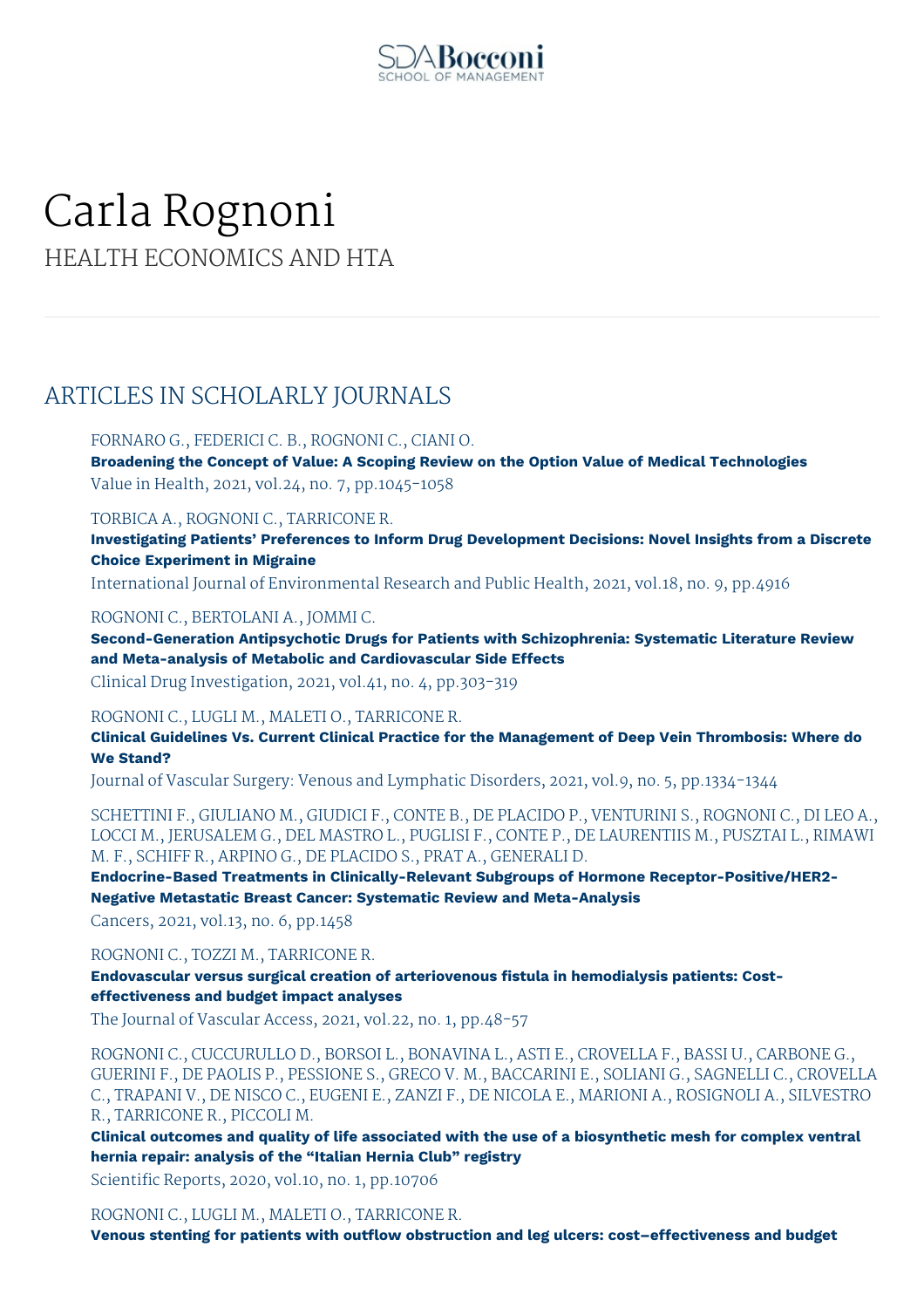#### **impact analyses**

Journal of Comparative Effectiveness Research, 2020, vol.9, no. 10, pp.705-720

TARRICONE R., ROGNONI C., ARNOLDO L., MAZZACANE S., CASELLI E.

**A Probiotic-Based Sanitation System for the Reduction of Healthcare Associated Infections and Antimicrobial Resistances: A Budget Impact Analysis**

Pathogens, 2020, vol.9, no. 6, pp.502

SCHETTINI F., PASCUAL T., CONTE B., CHIC N., GALVÁN P., BRASÓ-MARISTANY F., MARTÍNEZ O., ADAMO B., VIDAL M., MUÑOZ M., FERNÁNDEZ-MARTINEZ A., ROGNONI C., GRIGUOLO G., GUARNERI V., CONTE P. F., LOCCI M., BRASE J. C., GONZALEZ-FARRE B., VILLAGRASA P., DE PLACIDO S., SCHIFF R., VEERARAGHAVAN J., RIMAWI M. F., OSBORNE C. K., PERNAS S., PEROU C. M., CAREY L. A., PRAT A.

**HER2-enriched subtype and pathological complete response in HER2-positive breast cancer: A systematic review and meta-analysis**

Cancer Treatment Reviews, 2020, vol.84, pp.101965

ROGNONI C., ARMENI P., TARRICONE R., DONIN G.

**Cost–benefit Analysis in Health Care: The Case of Bariatric Surgery Compared With Diet** Clinical Therapeutics, 2020, vol.42, no. 1, pp.60-75.e7

NICA M., COLOMBO D., RAVASIO R., ROGNONI C.

**Socioeconomic impact of migraine in Italy: Results of a national survey** AboutOpen, 2020, vol.7, no. 1, pp.80-88

CIANI O., FEDERICI C. B., FORNARO G., ROGNONI C.

**Value-based healthcare: Il nuovo approccio di AIFA alla determinazione multidimensionale del valore** Global & Regional Health Technology Assessment: Italian; Northern Europe and Spanish, 2020, vol.7, no. 1, pp.9-13

TARRICONE R., ROGNONI C.

**What can health systems learn from COVID-19?** European Heart Journal Supplements, 2020, vol.22, no. Supplement\_P, pp.P4-P7

ROGNONI C., QUAGLINI S., VERMORKEN J. B., DE CECCO L., LICITRA L., BOSSI P.

**Cost-effectiveness of Molecular Profile Patient Selection for First-line Treatment of Recurrent/Metastatic Head and Neck Cancer**

Clinical Therapeutics, 2019, vol.41, no. 12, pp.2517-2528.e28

RAFFIOTTA F., DA SILVA ESCOLI R., QUAGLINI S., ROGNONI C., SACCHI L., BINDA V., MESSA P., MORONI G.

**Idiopathic Retroperitoneal Fibrosis: Long-term Risk and Predictors of Relapse** American Journal of Kidney Diseases, 2019, vol.74, no. 6, pp.742-750

ROGNONI C., ORTALDA V., BIASI C., GAMBARO G.

**Economic Evaluation of Ferric Carboxymaltose for the Management of Hemodialysis Patients with Iron Deficiency Anemia in Italy**

Advances in Therapy, 2019, vol.36, no. 11, pp.3253-3264

GIULIANO M., ROGNONI C., SCHETTINI F., MILANI M., JERUSALEM G., BACHELOT T., DE LAURENTIIS M., THOMAS G., DE PLACIDO P., ARPINO G., DE PLACIDO S., CRISTOFANILLI M., GIORDANO A., PUGLISI F., PISTILLI B., PRAT A., DEL MASTRO L., VENTURINI S., GENERALI D.

**Endocrine treatment versus chemotherapy in postmenopausal women with hormone receptor-positive, HER2-negative, metastatic breast cancer: a systematic review and network meta-analysis** The Lancet Oncology, 2019, vol.20, no. 10, pp.1360-1369

ROGNONI C., GERZELI S.

**Ferric carboxymaltose for patients with heart failure and iron deficiency in Italy: cost–effectiveness and budget impact**

Journal of Comparative Effectiveness Research, 2019, vol.8, no. 13, pp.1099-1110

SANÒ M., DUTTO P., D'ANNA S., ROGNONI C.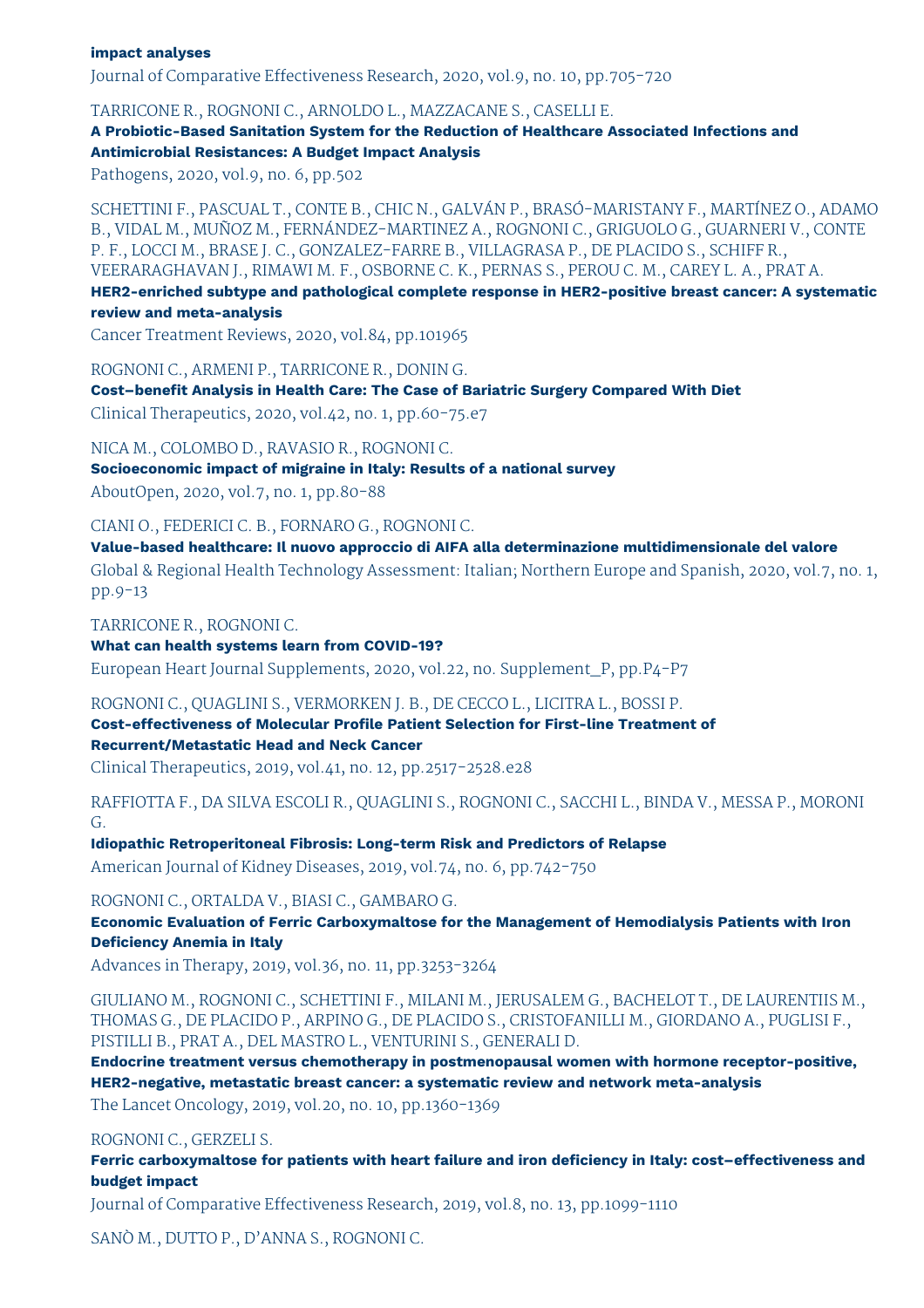**Can a Different Formulation of Vitamin D3 Allow Savings? An Analysis From an Italian Regional Perspective**

Health Services Research and Managerial Epidemiology, 2019, vol.6

ROGNONI C., TARRICONE R., BRUSAFERRO S., CASELLI E., LUCA A., PELISSERO G., LA FAUCI V., ANTONIOLI P., BERLOCO F.

**Controllo delle infezioni ospedaliere attraverso un sistema di sanificazione a base di probiotici: valutazione clinica ed economica**

Mecosan, 2019, vol.107, pp.81-98

CASELLI E., ARNOLDO L., ROGNONI C., D'ACCOLTI M., SOFFRITTI I., LANZONI L., BISI M., VOLTA A., TARRICONE R., BRUSAFERRO S., MAZZACANE S.

**Impact of a probiotic-based hospital sanitation on antimicrobial resistance and HAI-associated antimicrobial consumption and costs: a multicenter study**

Infection and Drug Resistance, 2019, vol.Volume 12, pp.501-510

ROGNONI C., CIANI O., SOMMARIVA S., BARGELLINI I., BHOORI S., CIONI R., FACCIORUSSO A., GOLFIERI R., GRAMENZI A., MAZZAFERRO V., MOSCONI C., PONZIANI F., SACCO R., TREVISANI F., TARRICONE R. **Trans-arterial radioembolization for intermediate-advanced hepatocellular carcinoma: a budget impact analysis**

BMC Cancer, 2018, vol.18, no. 1

ROGNONI C., BASSI U. A., CATALDO M., CROVELLA C., CROVELLA F., CUCCURULLO D., CUDEMO M., DE NICOLA E., DE PAOLIS P., GRECO V. M., MARIONI A., PESSIONE S., PICCOLI M., ROSIGNOLI A., SAGNELLI C., SILVESTRO R., TARRICONE R., TRAPANI V., SOLIANI G.

**Budget Impact Analysis of a Biosynthetic Mesh for Incisional Hernia Repair** Clinical Therapeutics, 2018, vol.40, no. 11, pp.1830-1844.e4

ROGNONI C., CIANI O., SOMMARIVA S., TARRICONE R.

**Cost–effectiveness analysis of treatments involving radioembolization in intermediate-stage hepatocellular carcinoma**

Journal of Comparative Effectiveness Research, 2018, vol.7, no. 3, pp.209-221

ROGNONI C., BERTOLANI A., JOMMI C.

**Budget impact analysis of rituximab biosimilar in Italy from the hospital and payer perspectives** Global & Regional Health Technology Assessment: Italian; Northern Europe and Spanish, 2018, vol.XX, pp.1-11

TARRICONE R., ROGNONI C.

**Intermittent catheterisation with hydrophilic and non-hydrophilic urinary catheters: systematic literature review and meta-analyses**

BMC Urology, 2017, vol.17, no. 1

LOCATELLI F., BERNARDO M. E., BERTAINA A., ROGNONI C., COMOLI P., ROVELLI A., PESSION A., FAGIOLI F., FAVRE C., LANINO E., GIORGIANI G., MERLI P., PAGLIARA D., PRETE A., ZECCA M.

**Efficacy of two different doses of rabbit anti-T-lymphocyte globulin to prevent graft-versus-host disease in children with haematological malignancies transplanted from an unrelated donor: a multicentre, randomised, open-label, phase 3 trial**

The Lancet Oncology, 2017, vol.18, no. 8, pp.1126-1136

PARIMBELLI E., PISTARINI C., FIZZOTTI G., ROGNONI C., OLIVIERI G., QUAGLINI S. **Computer-Assessed Preference-Based Quality of Life in Patients with Spinal Cord Injury** BioMed Research International, 2017, vol.2017, pp.1-11

ROGNONI C., TARRICONE R.

**Healthcare resource consumption for intermittent urinary catheterisation: cost-effectiveness of hydrophilic catheters and budget impact analyses**

BMJ, 2017, vol.7, pp.e012360

ROGNONI C., CIANI O., SOMMARIVA S., TARRICONE R.

**Real-world data for the evaluation of transarterial radioembolization versus sorafenib in hepatocellular**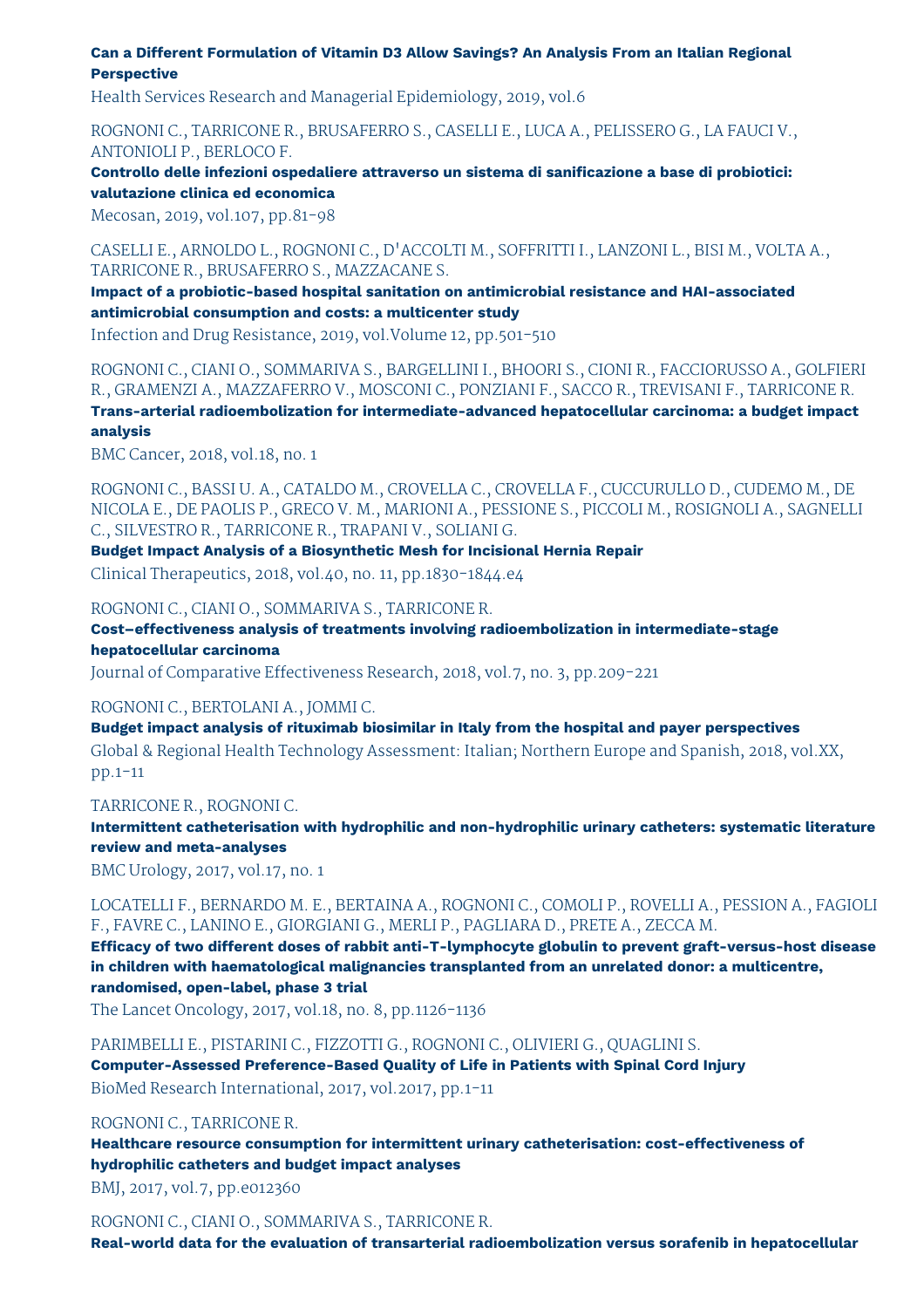#### **carcinoma: a cost-effectiveness analysis**

Value in Health, 2017, vol.20, no. 3, pp.336-344

ROGNONI C., VENTURINI S., MEREGAGLIA M., MARMIFERO M., TARRICONE R.

**Efficacy and safety of ferric carboxymaltose and other formulations in iron deficiency patients: a systematic review and network meta-analysis of randomized controlled trials**

Clinical Drug Investigation, 2016, vol.36, pp.177-194

ROGNONI C., CIANI O., SOMMARIVA S., FACCIORUSSO A., TARRICONE R., BHOORI S., MAZZAFERRO V. **Trans-arterial radioembolization in intermediate-advanced hepatocellular carcinoma: systematic review**

#### **and meta-analyses**

Oncotarget, 2016, vol.7, no. 44, pp.72343-72355

SACCHI L., RUBRICHI S., ROGNONI C., PANZARASA S., PARIMBELLI E., MAZZANTI A., NAPOLITANO C., PRIORI S. G., QUAGLINI S.

**From decision to shared-decision: Introducing patients' preferences into clinical decision analysis** Artificial Intelligence in Medicine, 2015, vol.65, no. 1, pp.19-28

MEREGAGLIA M., TARRICONE R., ROGNONI C.

**Impatto economico dell'utilizzo di carbossimaltosio ferrico in pazienti con anemia da carenza di ferro nelle regioni italiane**

Mecosan, 2015, no. 93, pp.99-114

RUBRICHI S., ROGNONI C., SACCHI L., PARIMBELLI E., NAPOLITANO C., MAZZANTI A., QUAGLINI S. **Graphical Representation of Life Paths to Better Convey Results of Decision Models to Patients** Medical Decision Making, 2015, vol.35, no. 3, pp.398-402

ROGNONI C., MARCHETTI M., QUAGLINI S., LIBERATO N. L.

**Edoxaban versus warfarin for stroke prevention in non-valvular atrial fibrillation: a cost-effectiveness analysis**

Journal of Thrombosis and Thrombolysis, 2015, vol.39, no. 2, pp.149-154

VENTURINI S., GENERALI D., ROGNONI C., CIANI O., PUSZTAI L., LOI S., JERUSALEM G., BOTTINI A., TARRICONE R.

**A Network Meta-Analysis of Everolimus Plus Exemestane Versus Chemotherapy in the First- and Second-Line Treatment of Estrogen Receptor-Positive Metastatic Breast Cancer**

Breast Cancer Research and Treatment, 2015, vol.152, no. 1, pp.95-117

MORONI G., LONGHI S., QUAGLINI S., ROGNONI C., SIMONINI P., BINDA V., MONTAGNINO G., MESSA P. **The impact of recurrence of primary glomerulonephritis on renal allograft outcome** Clinical Transplantation, 2014, vol.28, no. 3, pp.368-376

ROGNONI C., MARCHETTI M., QUAGLINI S., LIBERATO N. L.

**Apixaban, Dabigatran, and Rivaroxaban Versus Warfarin for Stroke Prevention in Non-Valvular Atrial Fibrillation: A Cost-Effectiveness Analysis**

Clinical Drug Investigation, 2014, vol.34, no. 1, pp.9-17

CAVALLO M. C., GERZELI S., ROGNONI C., CHELI A., PELOSI C., SANTINI D.

**Il costo per la gestione degli eventi correlati all'apparato scheletrico (SREs) in pazienti con metastasi ossee da tumori solidi per le regioni italiane**

Mecosan, 2014, vol.91, pp.43-59

FAGIOLI F., QUARELLO P., ZECCA M., LANINO E., ROGNONI C., BALDUZZI A., MESSINA C., FAVRE C., FOA R., RIPALDI M., RUTELLA S., BASSO G., PRETE A., LOCATELLI F.

**Hematopoietic stem cell transplantation for children with high-risk acute lymphoblastic leukemia in first complete remission: a report from the AIEOP registry**

Haematologica, 2013, vol.98, no. 8, pp.1273-1281

LIBERATO N., ROGNONI C., RUBRICHI S., QUAGLINI S., MARCHETTI M., GORLIA T., LICITRA L., VERMORKEN J.

**Adding docetaxel to cisplatin and fluorouracil in patients with unresectable head and neck cancer: a**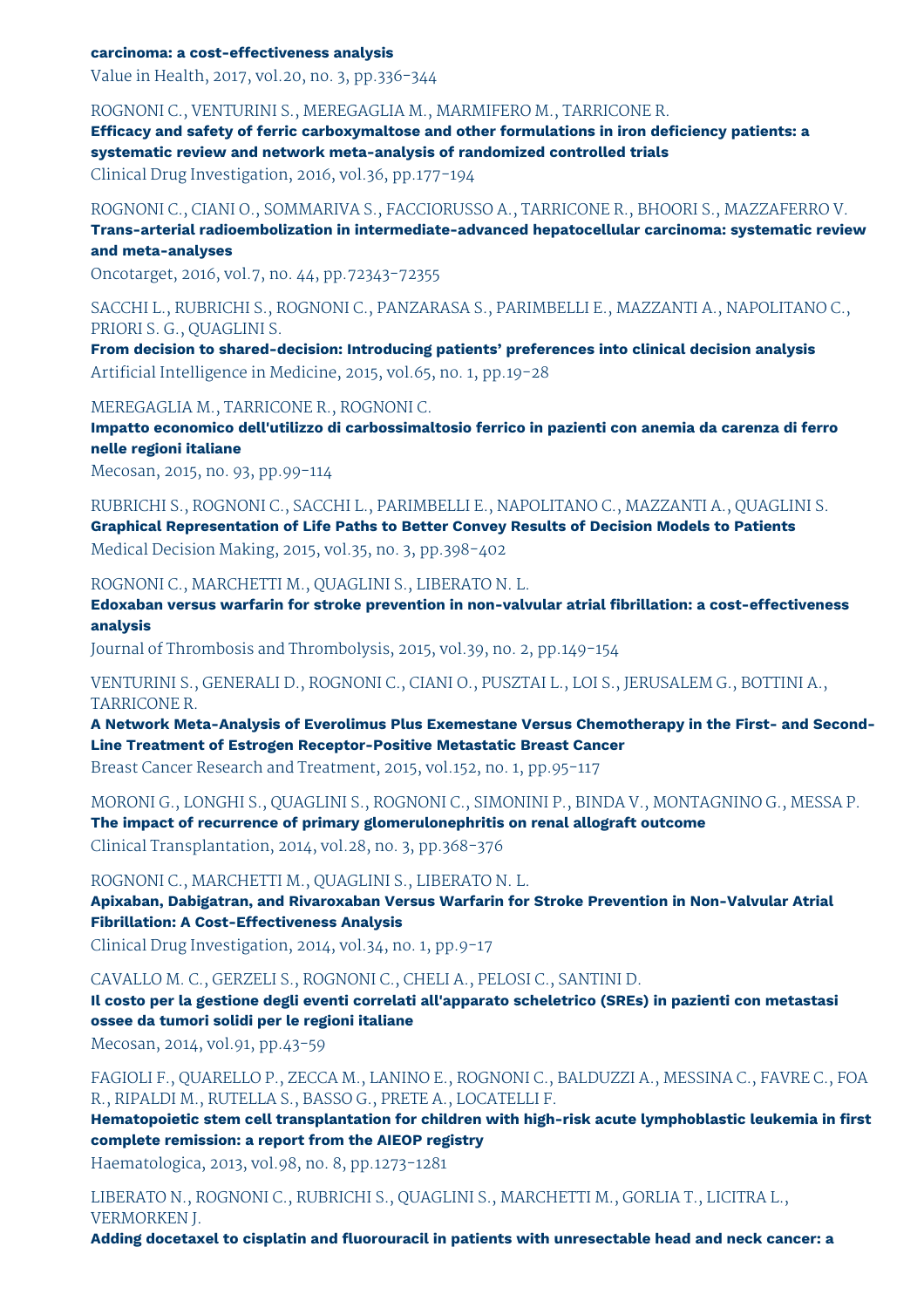#### **cost–utility analysis**

Annals of Oncology, 2012, vol.23, no. 7, pp.1825-1832

#### FAGIOLI F., ZECCA M., ROGNONI C., LANINO E., BALDUZZI A., BERGER M., MESSINA C., FAVRE C., RABUSIN M., LO NIGRO L., MASETTI R., PRETE A., LOCATELLI F.

**Allogeneic Hematopoietic Stem Cell Transplantation for Philadelphia-Positive Acute Lymphoblastic Leukemia in Children and Adolescents: A Retrospective Multicenter Study of the Italian Association of Pediatric Hematology and Oncology (AIEOP)**

Biology of Blood and Marrow Transplantation, 2012, vol.18, no. 6, pp.852-860

#### GERZELI S., ROGNONI C., QUAGLINI S., CAVALLO M. C., CREMONESI G., PAPI A.

**Cost-Effectiveness and Cost-Utility of Beclomethasone/Formoterol versus Fluticasone Propionate/Salmeterol in Patients with Moderate to Severe Asthma**

Clinical Drug Investigation, 2012, vol.32, no. 4, pp.253-265

DINI G., ZECCA M., BALDUZZI A., MESSINA C., MASETTI R., FAGIOLI F., FAVRE C., RABUSIN M., PORTA F., BIRAL E., RIPALDI M., IORI A. P., ROGNONI C., PRETE A., LOCATELLI F.

**No difference in outcome between children and adolescents transplanted for acute lymphoblastic leukemia in second remission**

Blood, 2011, vol.118, no. 25, pp.6683-6690

### CONTRIBUTION TO CHAPTERS, BOOKS OR RESEARCH MONOGRAPHS

ROGNONI C., TARRICONE R., TORBICA A., NICA M., COLOMBO D.

**Impatto economico nella prospettiva del paziente: spese out-of-pocket, perdite di produttività e costi dell'assistenza informale** in *Emicrania: impatto sociale ed economico in Italia* AA.VV. (Eds),Springer, pp.99-121, 2021

#### ROGNONI C.

**Economic Modeling and Budget Impact Analysis in Abdominal Surgery: The Case of Mesh** in *Abdominal Wall Surgery*

Dalila Patrizia Greco, Elio Borgonovi(Ed), Springer International Publishing, pp.157-166, 2019

#### ROGNONI C.

**Organization and Certification of Abdominal Wall Surgery** in *Abdominal Wall Surgery* Dalila Patrizia Greco, Elio Borgonovi(Ed), Springer International Publishing, pp.43-49, 2019

#### ROGNONI C., TARRICONE R., TORBICA A.

**Impatto socio-economico dell'emicrania in Italia. Quando il genere fa la differenza** in *Impatto socioeconomico dell'emicrania in Italia* Istituto Superiore di Sanità (Eds),Il Pensiero Scientifico Editore, chap. 3, pp.27-66, 2018

## PROCEEDINGS/PRESENTATIONS

TARRICONE R., ROGNONI C., ARNOLDO L., MAZZACANE S., CASELLI E. **Valutazione economica di un sistema di sanificazione a base di probiotici per la riduzione delle infezioni correlate all'assistenza e delle antibiotico-resistenze**

*Italian Health Economics Association (AIES), 26th Annual Conference, 2-3 December, 2021, Milano, Italy*

ROGNONI C., TARRICONE R., CASELLI E., ARNOLDO L., MAZZACANE S.

**A Probiotic-Based Sanitation System for the Reduction of Healthcare Associated Infections and Antimicrobial Resistances: A Budget Impact Analysis**

*EUHEA Conference (virtual), 9 July, 2020, Oslo, Norway*